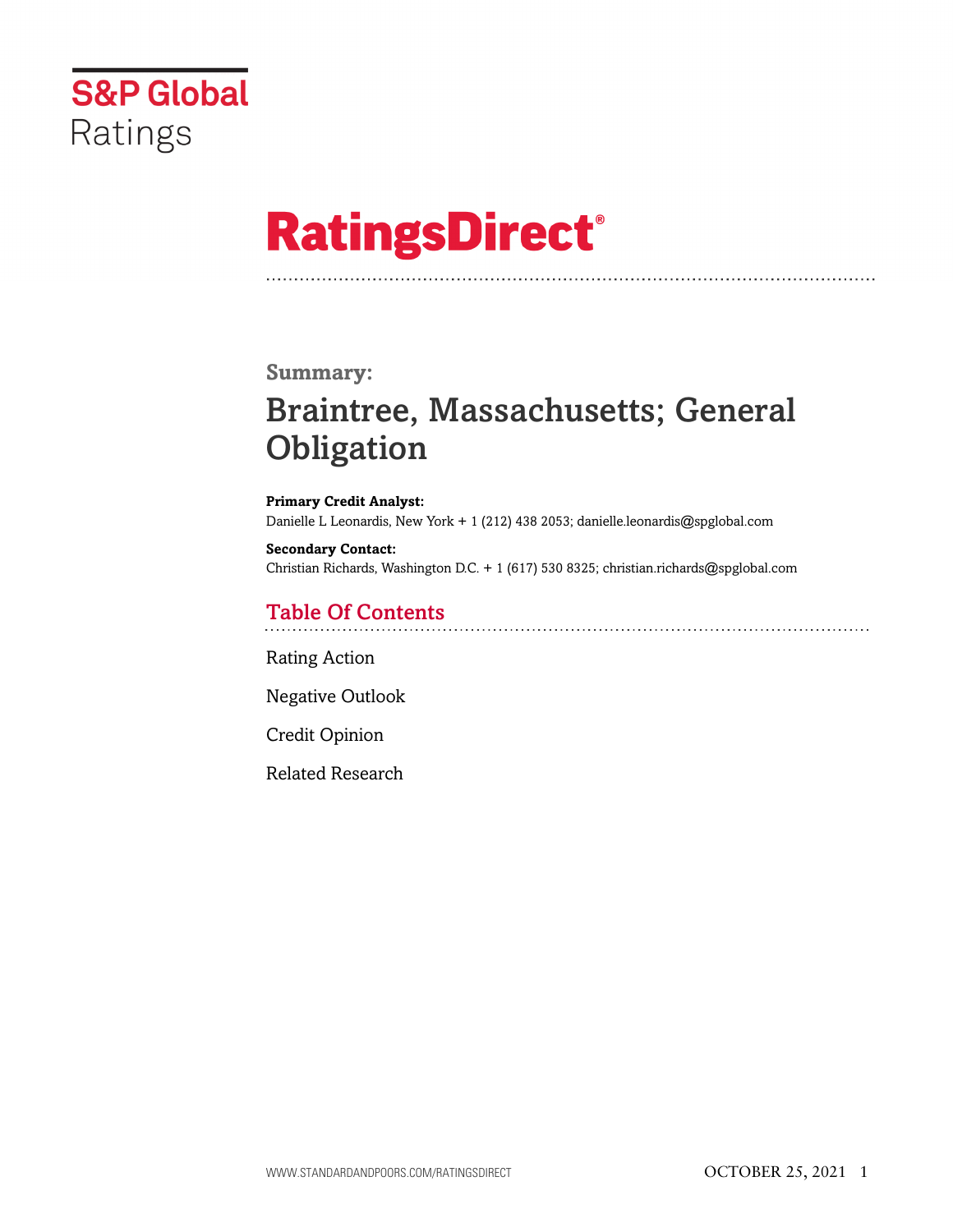# **Summary:** Braintree, Massachusetts; General Obligation

| <b>Credit Profile</b>                                        |              |          |
|--------------------------------------------------------------|--------------|----------|
| US\$2.47 mil GO rfdg bnds due 10/15/2030<br>Long Term Rating | AA+/Negative | New      |
| Braintree GO bnds<br>Long Term Rating                        | AA+/Negative | Affirmed |
| Braintree GO mun purp loan<br>Long Term Rating               | AA+/Negative | Affirmed |

# <span id="page-1-0"></span>Rating Action

S&P Global Ratings assigned its 'AA+' long-term rating to Braintree, Mass.'s series 2021 general obligation (GO) refunding bonds. At the same time, we affirmed our 'AA+' long-term rating on the town's existing GO bonds. The outlook is negative.

Braintree's full-faith-and-credit pledge, subject to Proposition 2 1/2 limitations, secures the GO debt. Braintree's unlimited tax bonds are not subject to the limitations of Proposition 2 1/2. Despite commonwealth levy-limit laws, we did not make a rating distinction between the town's limited-tax GO pledge and general creditworthiness because our analysis of the town's financial and economic conditions already includes the tax limitation imposed on its revenue-raising ability.

Bond proceeds will be used to current refund a portion of the town's outstanding series 2011 GO municipal purpose loan.

#### Credit overview

Braintree is a primarily residential community approximately 13 miles south of Boston. Credit strengths include a large tax base, with access to Boston and nearby employment centers. Offsetting these strengths are the town's weakened financial position. Recent drawdowns in finances over the past two years, and not just attributed to the pandemic, have reduced reserves and flexibility. While the receipt of federal stimulus money should aid in restoring budgetary balance and reserves back to historical levels, and in-line with peers, we believe Braintree will likely continue to face short-term budgetary pressures despite management's adjustments in subsequent years' budgets. In our opinion, while fiscal 2021 is estimated to close with, at least, break-even operations, fiscal 2022 may, yet again be pressured with police and fire costs, already above budget and not pandemic-related; preventing the use of federal stimulus funds to offset. Lastly, the town has large unfunded retirement liabilities, and while costs remain manageable, we expect they will grow. In our opinion, if the town is not able to ensure future balanced budgets and improve reserve levels, the rating could be further pressured.

In our opinion, the rating reflects the town's: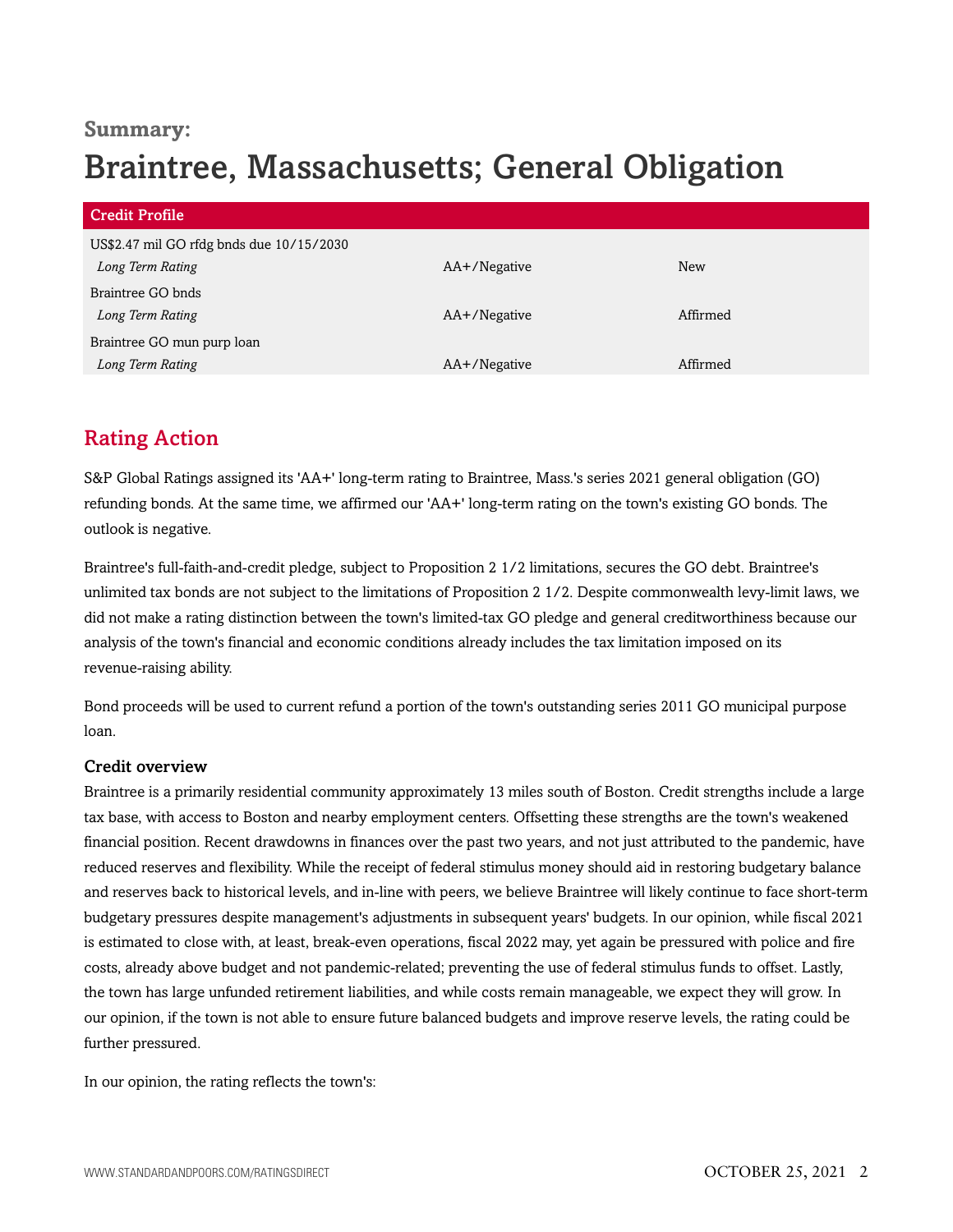- Very strong economy, with access to a broad and diverse metropolitan statistical area (MSA);
- Strong management, with good financial policies and practices under our Financial Management Assessment (FMA) methodology;
- Adequate budgetary performance, with an operating deficit in the general fund but break-even operating results at the total governmental fund level in fiscal 2020;
- Weak budgetary flexibility, with an available fund balance in fiscal 2020 of 7.7% of operating expenditures, as well as limited capacity to raise revenues due to consistent and ongoing political resistance;
- Very strong liquidity, with total government available cash at 38.1% of total governmental fund expenditures and 9.8x governmental debt service, and access to external liquidity we consider strong;
- Weak debt and contingent liability profile, with debt service carrying charges at 3.9% of expenditures and net direct debt that is 64.4% of total governmental fund revenue, and a large pension and other postemployment benefit (OPEB) obligation and the lack of a plan to sufficiently address the obligation, but low overall net debt at less than 3% of market value; and
- Strong institutional framework score.

#### Environmental, social, and governance (ESG) factors

The rating incorporates our view regarding the health and safety risks posed by the COVID-19 pandemic. Absent the implications of COVID-19, we consider the town's social risks in line with those of the sector. We analyzed Braintree's environmental and governance risks relative to its economy, management, financial measures, and debt and liability profile and determined that all are in line with our view of the sector standard.

#### <span id="page-2-0"></span>Negative Outlook

#### Downside scenario

If the town is unable to restore reserves to levels commensurate with peers at the current rating within a timely manner, along with demonstrated ability to annually address recurring budgetary pressures in overtime and capital costs that have resulted in reserve drawdowns, we could lower the rating.

#### Return to stable scenario

Conversely, if the town were to make progress toward the restoration of fund balance and the maintenance of budgetary balance, we could revise the outlook to stable.

## <span id="page-2-1"></span>Credit Opinion

#### Very strong economy

We consider Braintree's economy very strong. The town, with an estimated population of 38,358, is located in Norfolk County in the Boston-Cambridge-Newton, Mass.-N.H. MSA, which we consider to be broad and diverse. The town has a projected per capita effective buying income of 128% of the national level and per capita market value of \$208,107. Overall, the town's market value grew by 3.2% over the past year to \$8.0 billion in 2021. The county unemployment rate was 8.3% in 2020.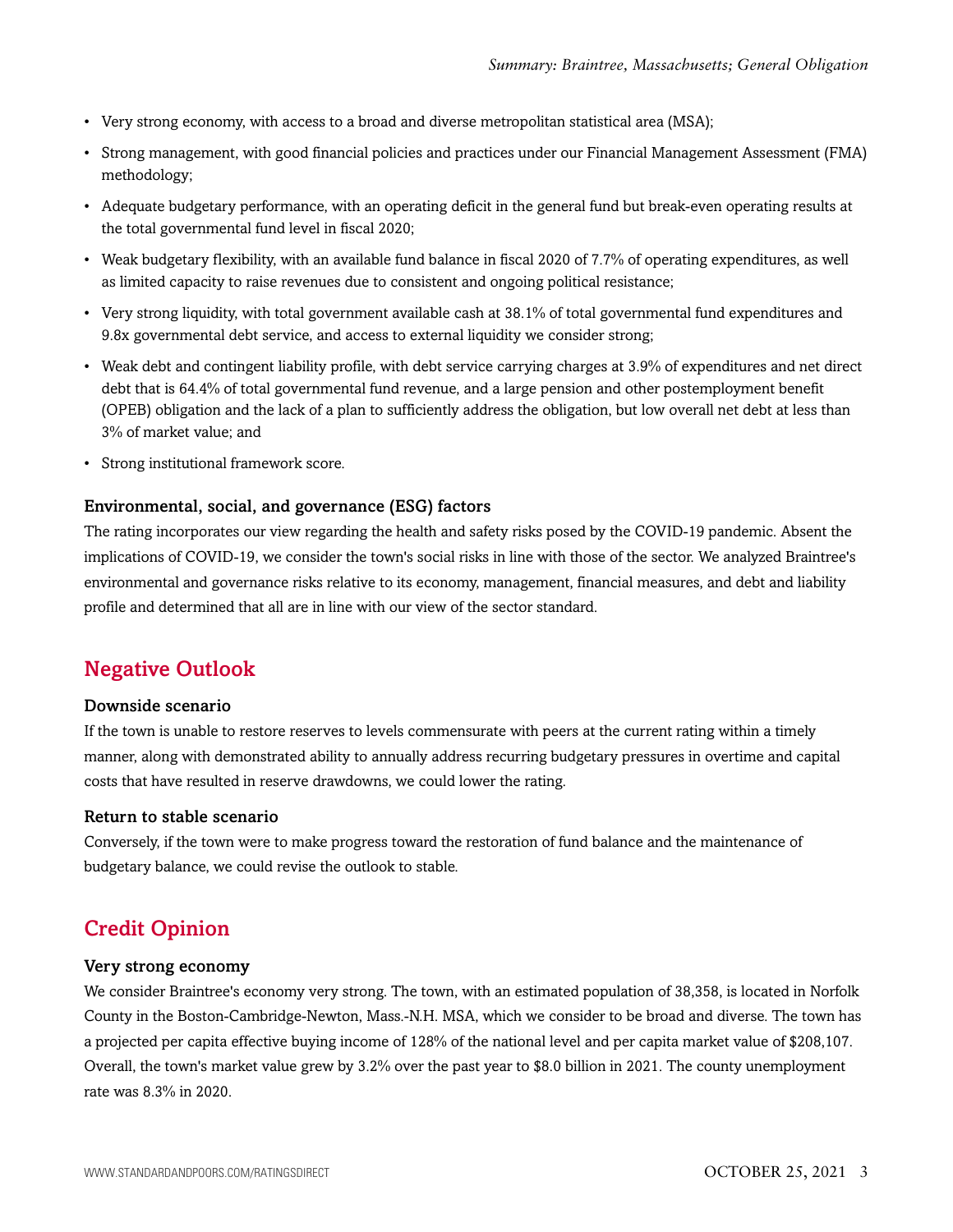Braintree has access to several major transportation arteries, connecting it to Boston, Cape Cod, and Providence, R.I. The Massachusetts Bay Transportation Authority's Red Line and several commuter rail lines also operate in the town, connecting residents to employment centers throughout the Boston MSA.

Additionally, the town has a sizable retail and commercial economy, with a substantial health services presence. It is also home to three private schools and ING Financial Partners. Management reports ongoing redevelopment of several commercial properties, along with potential redevelopment led by MassPort. While we believe the town will likely continue to see material economic growth over the long term, in large part due to its proximity to Boston and available commercial property base, Management has indicated that development continues at a brisk pace with several larger scale projects still on schedule for completion. We understand the town's vision is to move from a strong commercial and retail sector to a life-science destination over time. To that end, several existing sites are having their permits modified to make smooth transitions. Should new growth revenues stall for a prolonged period, we believe it could pressure the budget. At this time, we do not anticipate revising our view of the economic profile as the established tax base is expected to remain stable.

#### Strong management

We view the town's management as strong, with good financial policies and practices under our FMA methodology, indicating financial practices exist in most areas, but that governance officials might not formalize or monitor all of them on a regular basis.

Historically, the town has demonstrated consistent and conservative revenue and expenditure assumptions in the budgeting process. We expect management will continue to adjust its budget to improve from its fiscal 2019 and fiscal 2020 result and incorporate the developing economic and revenue situation into its budget process. The town has consistent oversight, with quarterly budget-to-actual reports to the board.

Other highlights include:

- A five-year, long-term financial plan that identifies variances and potential issues in outward years;
- A five-year capital improvement plan updated annually with funding sources and projects;
- A formal reserve policy that limits the undesignated fund balance to 10% of expenditures and stabilization reserves to 5%, although it remains out of compliance with these targets;
- A debt policy that adheres to state limitations on debt and basic issuance requirements; and
- Investments that adhere to commonwealth guidelines, and management reports to the town council quarterly.

#### Adequate budgetary performance

Braintree's budgetary performance is adequate in our opinion. The town had deficit operating results in the general fund of 2.2% of expenditures, but a balanced result across all governmental funds 0.3% in fiscal 2020.

Our assessment of performance includes both data adjustments for recurring transfers and one-time revenues and expenditures, as well as a holistic view about the relative revenue and expenditure uncertainty over the next few years. The town has closed fiscal years 2019 and 2020 with notable drawdowns, which have reduced available reserves by almost 50% since 2018. Although the pandemic did negatively affect fiscal 2020's finances as certain economically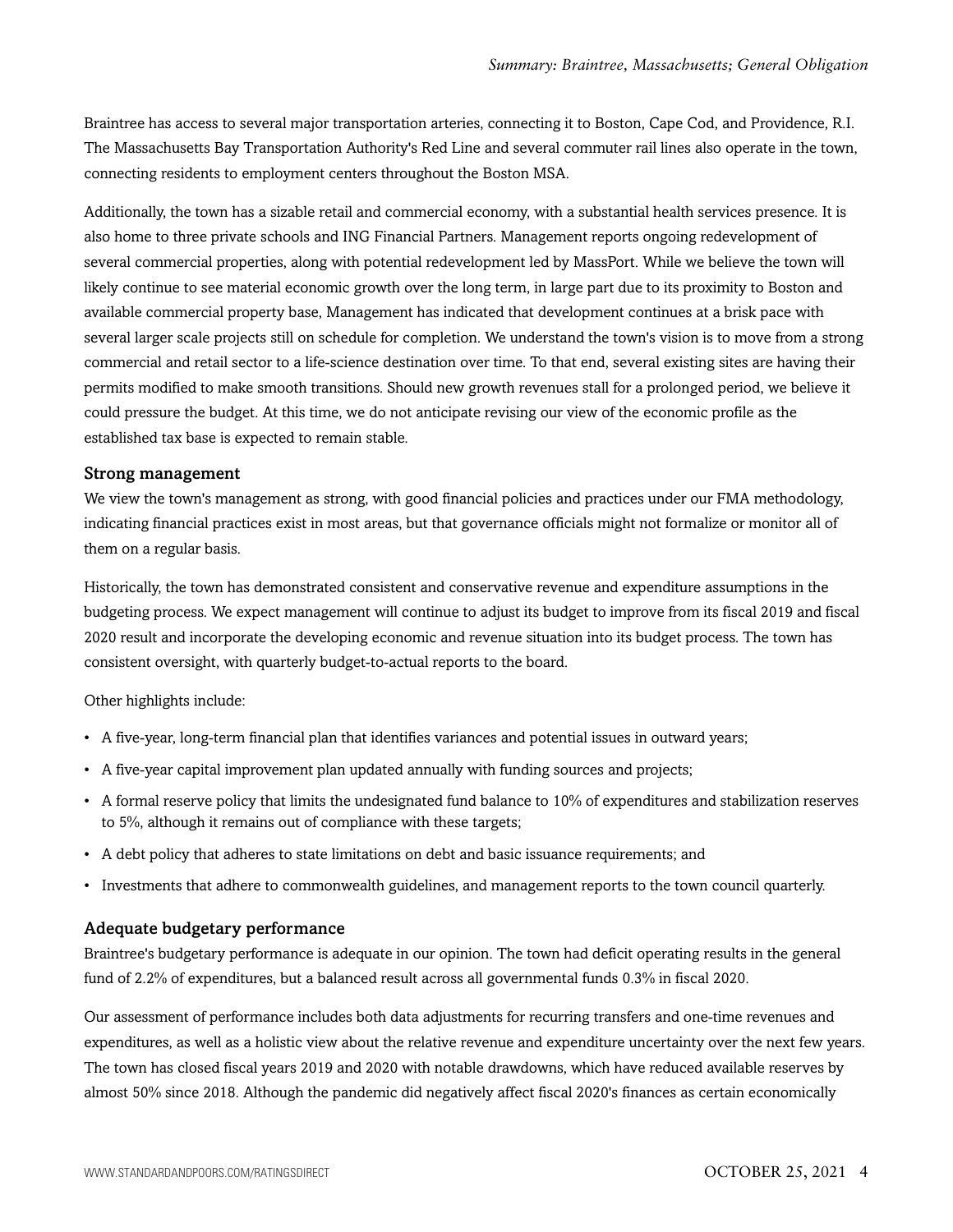sensitive revenues did not meet budget, less than conservative budgeting practices (such as the inclusion of 1x revenues and under-budgeting overtimes costs) have recently weakened the town's financial position and reserves. Nonetheless, we believe the receipt of additional federal stimulus money should aid in helping to restore budgetary balance. However unforeseen police and fire overtime costs (related to a police incident in fiscal 2021) could continue to pressure the budget in fiscal 2022 and perhaps beyond. While we do not have clear projection for fiscal 2021, we understand it is expected to close, at least, on a break-even basis.

The town closed fiscal 2020 with a \$3.6 million drawdown, which followed a \$3.2 million drawdown in fiscal 2019. Collectively, the drawdowns have been attributed to an anticipated property sale falling through (\$1.30 million), along with over-expenditures in the golf course fund, police and firefighter overtime, labor contract negotiations and the use of reserves to fund capital projects. For fiscal 2020, declines in economically sensitive revenues (such as hotel and meal taxes and permits and fines) brought on by the pandemic also pressured expenditures. In addition, the town also had anticipated revenue from a billboard that is currently stalled in litigation. We expect that it will ultimately receive revenues from the billboard project, but the timing is uncertain. To date, the town has received \$150,000 out of the \$1.3 million of the property sale, with the remainder expected to be received in fiscal 2023, following an executed purchase of sale. However, slightly offsetting these pressures is the roughly \$7.0 million the town has or will have received in federal stimulus money--much of which will be budgeted to spend in fiscal years 2021, 2022, and 2023 for approved purposes. We expect the town will make necessary and sustainable adjustments to subsequent budgets ensuring the restoration of reserves in a timely manner.

We understand fiscal 2021 will close, at least, on a break-even basis, if not with a modest surplus as revenues tracked slightly over budget and department turn backs were roughly \$1.0 million. Free cash is expected to increase to \$4.5 million from \$3.1 million in fiscal 2020. We understand management is working directly with the police and firefighter chiefs to constrain overtime expenditures, and although a supplemental appropriation was required again in 2021, it was less than in the prior year. However, the town elected to use half of ARPA funds in the fiscal 2022 budget for revenue loss. The remainder (\$2.0 million) is expected to be included in the fiscal 2023 budget.

The fiscal 2022 budget totals \$170.65 million and is a 2.0% increase over fiscal 2021. It includes the use of almost \$2.0 million (half of total amount allotted) in ARPA funds. The anticipated receipt of billboard revenues were not included in the budget. Management has further indicated that although not included in the budget, it will look to sell and rent vacant properties for additional revenues. Lastly, as a result of a police incident that occurred at the end of fiscal 2021, overall police and fire costs (including overtime) are expected to exceed budgeted costs. Given this incident is not pandemic-related, ARPA funds will not be available to be used. We understand the town is working on solutions to bridge the imbalance.

While we understand management is working closely to contain police and fire department overtime expenditures, along with careful monitoring of other expenditure areas, we believe the town could face pressure over the near term. However, we believe that Braintree will continue to monitor the budget and take the necessary, and perhaps unpopular, steps to return to balanced operations in the near term, especially given the receipt of the federal stimulus money. If the town has positive results, we believe budgetary performance could improve over the next one to two years. Should the town not be able to restore budgetary balance, the rating could be lowered.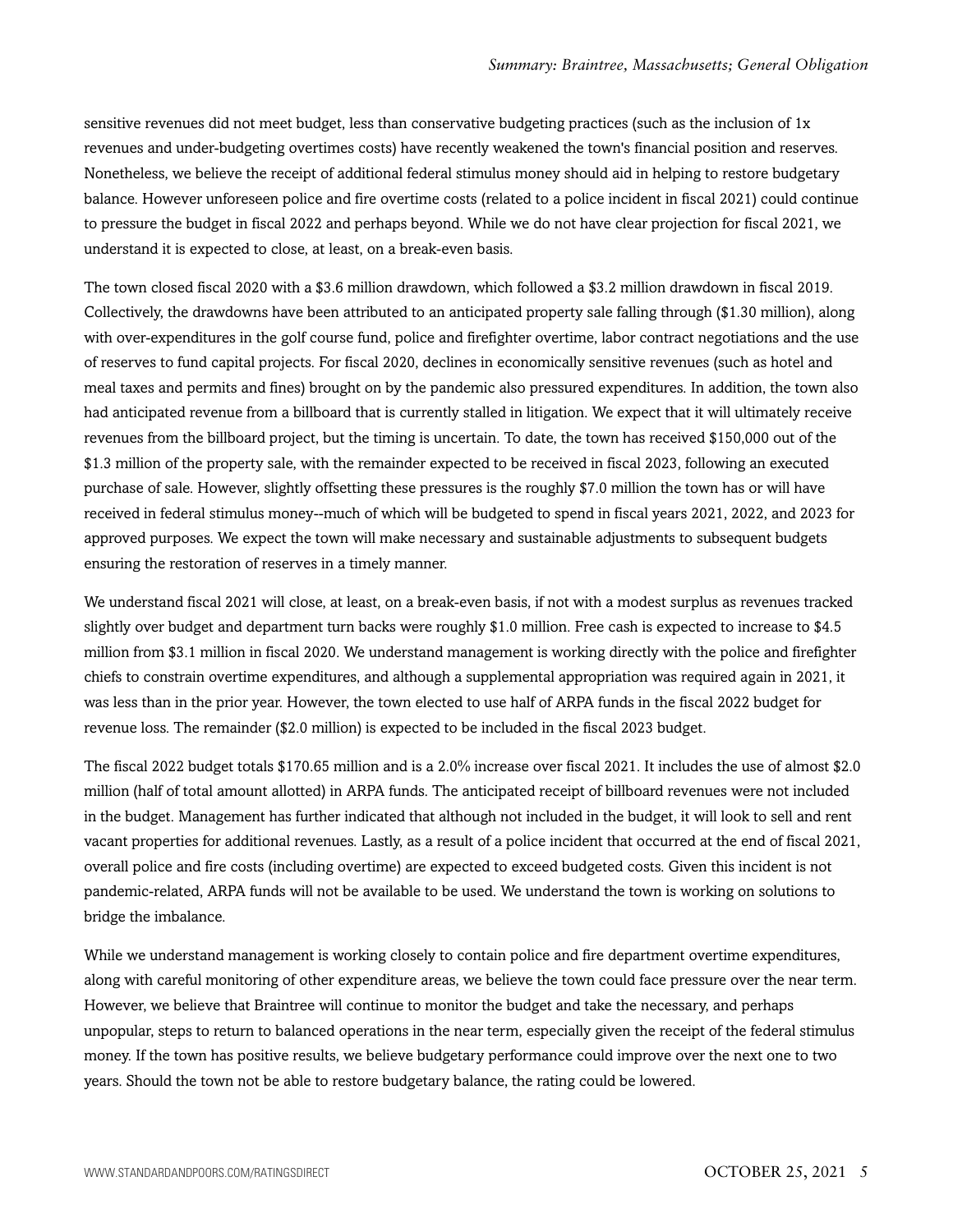#### Weak budgetary flexibility

Braintree's budgetary flexibility is weak, in our view, with an available fund balance in fiscal 2020 of 7.7% of operating expenditures, or \$12.6 million. Negatively affecting budgetary flexibility, in our view, is limited capacity to raise revenues due to consistent and ongoing political resistance.

Although initially projecting a break-even year for fiscal 2020, the audited drawdown further weakened reserves to levels we now consider adequate. Further pressuring budgetary flexibility is our continued view of Braintree's limited ability to raise revenues given past voter resistance to tax increases. The town passed its first ever debt exclusion for schools in September of 2020, after several prior votes against operating overrides and exclusions. We will continue to evaluate the willingness of voters to approve tax increases and management's ability and willingness to raise additional revenue to ensure at least balanced operating results.

While we acknowledge the ongoing budgetary pressures and potential concerns for fluctuations in economically sensitive revenues, we believe management will continue to adjust the budget to limit any further material deterioration in reserves. In our opinion, while additional federal stimulus money should aid in this restoration, at least, over the near-term unforeseen police and fire costs and the inability to use stimulus money to cover these costs, may place further pressure on the town's softening reserves. Although we do not expect to see further deterioration in reserves over the next one to two years, if Braintree is not able to restore reserves back to levels commensurate with its peers, budgetary flexibility and the rating could face negative actions.

#### Very strong liquidity

In our opinion, Braintree's liquidity is very strong, with total government available cash at 38.1% of total governmental fund expenditures and 9.8x governmental debt service in 2020. In our view, the town has strong access to external liquidity if necessary.

We believe the town's strong access to external liquidity is demonstrated by its regular GO debt issuances. We do not view its investments as aggressive, with the majority in highly rated and liquid mutual funds and fixed-income securities. Braintree's electric light fund enhances liquidity. The utility is a department of the town and its cash is available for interfund borrowing should the need arise. The town does not have any contingent liquidity risk from financial instruments with payment provisions that change on the occurrence of certain events. Given the high cash balances, we believe it has the cash on hand to smooth timing of revenues and we expect its liquidity profile to remain stable.

#### Weak debt and contingent liability profile

In our view, Braintree's debt and contingent liability profile is weak. Total governmental fund debt service is 3.9% of total governmental fund expenditures, and net direct debt is 64.4% of total governmental fund revenue. Overall net debt is low at 2.6% of market value, which is in our view a positive credit factor.

Following this issuance, Braintree has approximately \$208 million of total direct debt outstanding, of which approximately \$89 million we consider self-supporting enterprise debt. The town has \$102 million of authorized, unissued debt. The town is preparing a comprehensive capital plan that calls for future issuances for schools and water and sewer issues. The town could issue an additional \$33 million for a shared water treatment plant with the towns of Holbrook and Randolph, which the town expects to be self-supporting and paid for with user rates. Furthermore,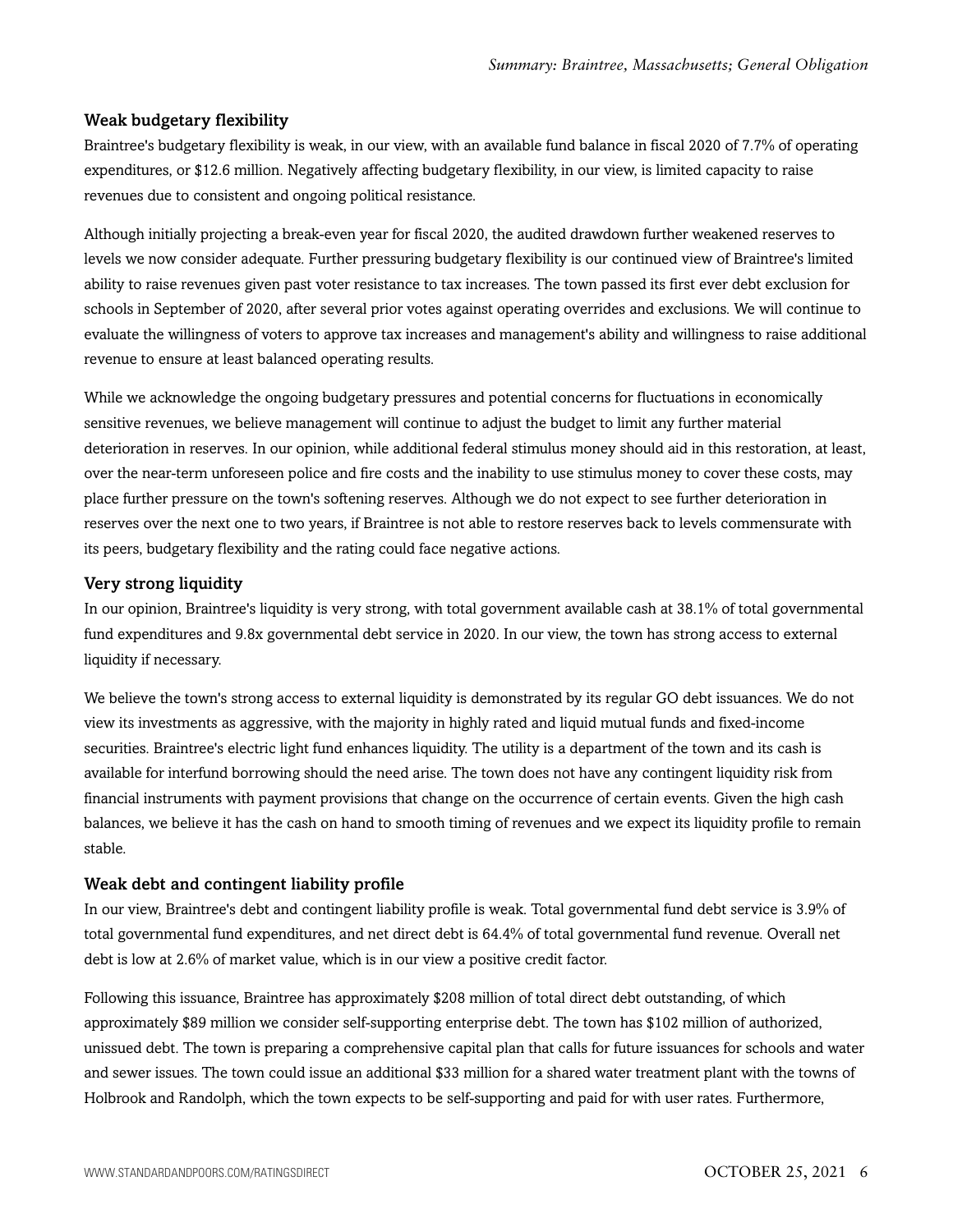school related issuances would likely be subject to a debt exclusion and eligible for approximately 56% state school construction grants. At this time, we do not expect future issuances to materially change the debt profile.

Pension and other postemployment benefits:

- In our opinion, a credit weakness is Braintree's large pension and OPEB obligation, without a plan in place that we think will sufficiently address it. We believe the low pension funded ratio, permissive assumptions, and large OPEB liability, collectively, result in a liability profile that will likely pressure the operating budget, particularly if assumptions are not met.
- While the use of an actuarially determined contribution (ADC) is a positive, we believe some of the assumptions used to build the pension ADC reflect what we view as slightly weak assumptions and methodologies, which we believe increases the risk of unexpected contribution escalations.
- Although the town began prefunding its OPEB liability, annual costs are paid on a pay-as-you-go basis, which, due to claims volatility and medical-cost and demographic trends, is likely to lead to escalating costs.

As of June 30, 2020, the town participated in the following plans:

- Braintree Contributory Retirement System: 69.3% funded, 99.4 million net pension liability.
- Single-employer defined-benefit health care plan: 6.67% funded, \$145 million net OPEB liability.

Braintree's combined required pension and actual OPEB contributions totaled 9.1% of total governmental fund expenditures in 2020. Of that amount, 5.5% represented required contributions to pension obligations, and 3.6% represented OPEB payments. The town made its full annual required pension contribution in 2020. Pension funding progress was not made in the most recent year, with contributions falling short of both our static and minimum funding progress metric, indicating the system did not make progress in addressing current or unfunded liabilities. We view the closed, 14-year amortization schedule positively, but believe the 7.65% discount rate adds risk of cost escalation due to market volatility, and along with a level-percent basis will lead to increasing costs. We except costs will continue to rise and will remain elevated. For more on our view of the state's pension plans and recent reforms, see "Pension Spotlight: Massachusetts," Oct. 14, 2020.

#### Strong institutional framework

<span id="page-6-0"></span>The institutional framework score for Massachusetts municipalities is strong.

## Related Research

Through The ESG Lens 2.0: A Deeper Dive Into U.S. Public Finance Credit Factors, April 28, 2020

Certain terms used in this report, particularly certain adjectives used to express our view on rating relevant factors, have specific meanings ascribed to them in our criteria, and should therefore be read in conjunction with such criteria. Please see Ratings Criteria at www.standardandpoors.com for further information. Complete ratings information is available to subscribers of RatingsDirect at www.capitaliq.com. All ratings affected by this rating action can be found on S&P Global Ratings' public website at www.standardandpoors.com. Use the Ratings search box located in the left column.